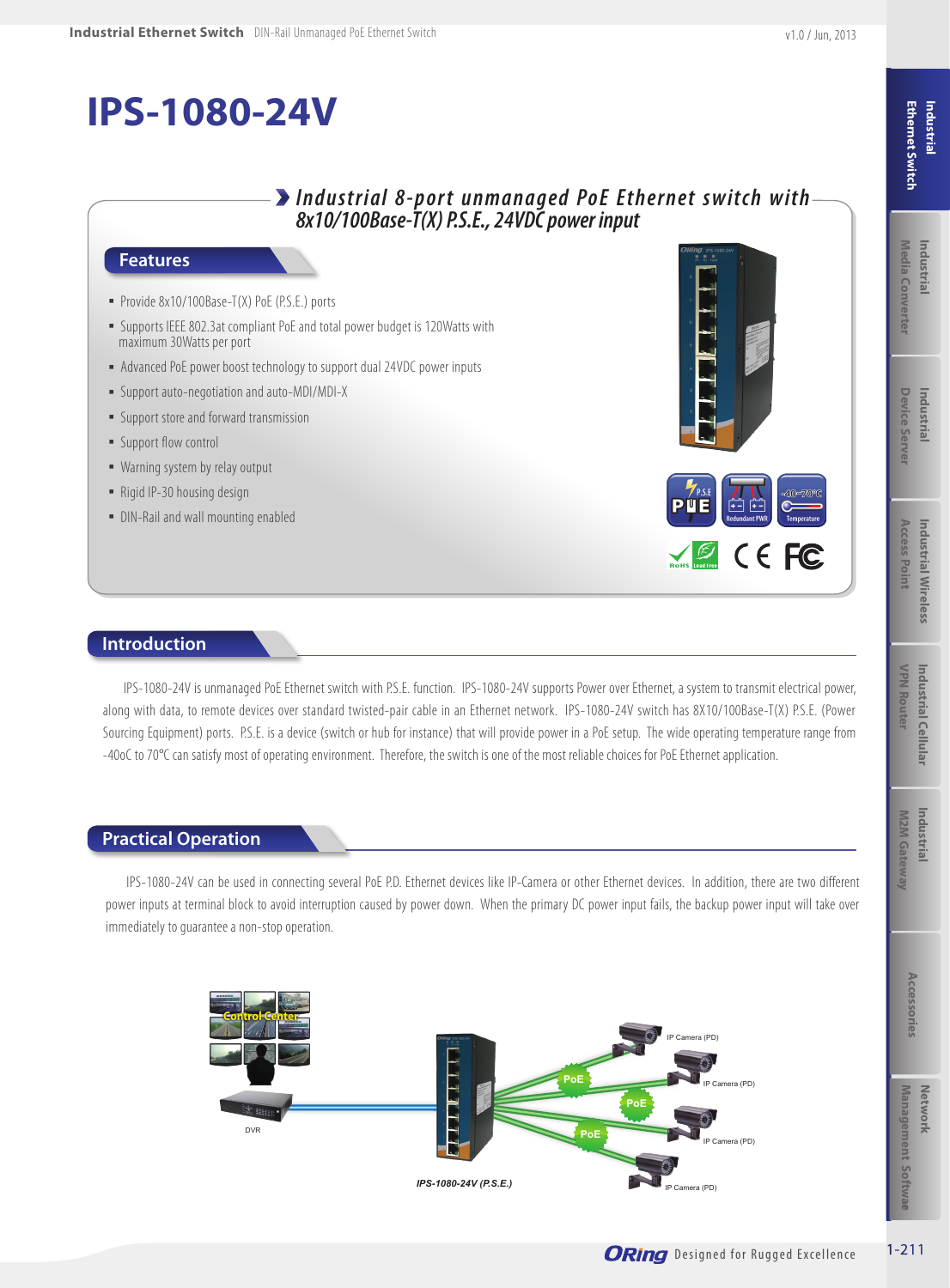

(Unit=mm)

### **PoE Pin Assignment**

| 10/100Base-T(X) P.S.E. RJ-45 Port |                                  |  |  |
|-----------------------------------|----------------------------------|--|--|
| <b>RJ-45 Pin Definition</b>       |                                  |  |  |
| Pin No.                           | <b>Description</b>               |  |  |
| #1                                | TD+ with PoE Power input +       |  |  |
| #2                                | TD- with PoE Power input +       |  |  |
| #3                                | RD+ with PoE Power input -       |  |  |
| #6                                | <b>RD-with PoE Power input -</b> |  |  |

## **Specifications**

| <b>ORing Switch Model</b>                                  | <b>IPS-1080-24V</b>                                                                                                                                                                    |
|------------------------------------------------------------|----------------------------------------------------------------------------------------------------------------------------------------------------------------------------------------|
| <b>Physical Ports</b>                                      |                                                                                                                                                                                        |
| 10/100Base-T(X) Ports in RJ45<br>Auto MDI/MDIX with P.S.E. | 8                                                                                                                                                                                      |
| <b>Technology</b>                                          |                                                                                                                                                                                        |
| <b>Ethernet Standards</b>                                  | IFFF 802.3 for 10Base-T<br>IFFF 802.3u for 100Base-TX<br>IFFF 802.3x for Flow control<br>IEEE 802.3at PoE specification (total power budget is 120Watts with maximum 30Watts per port) |